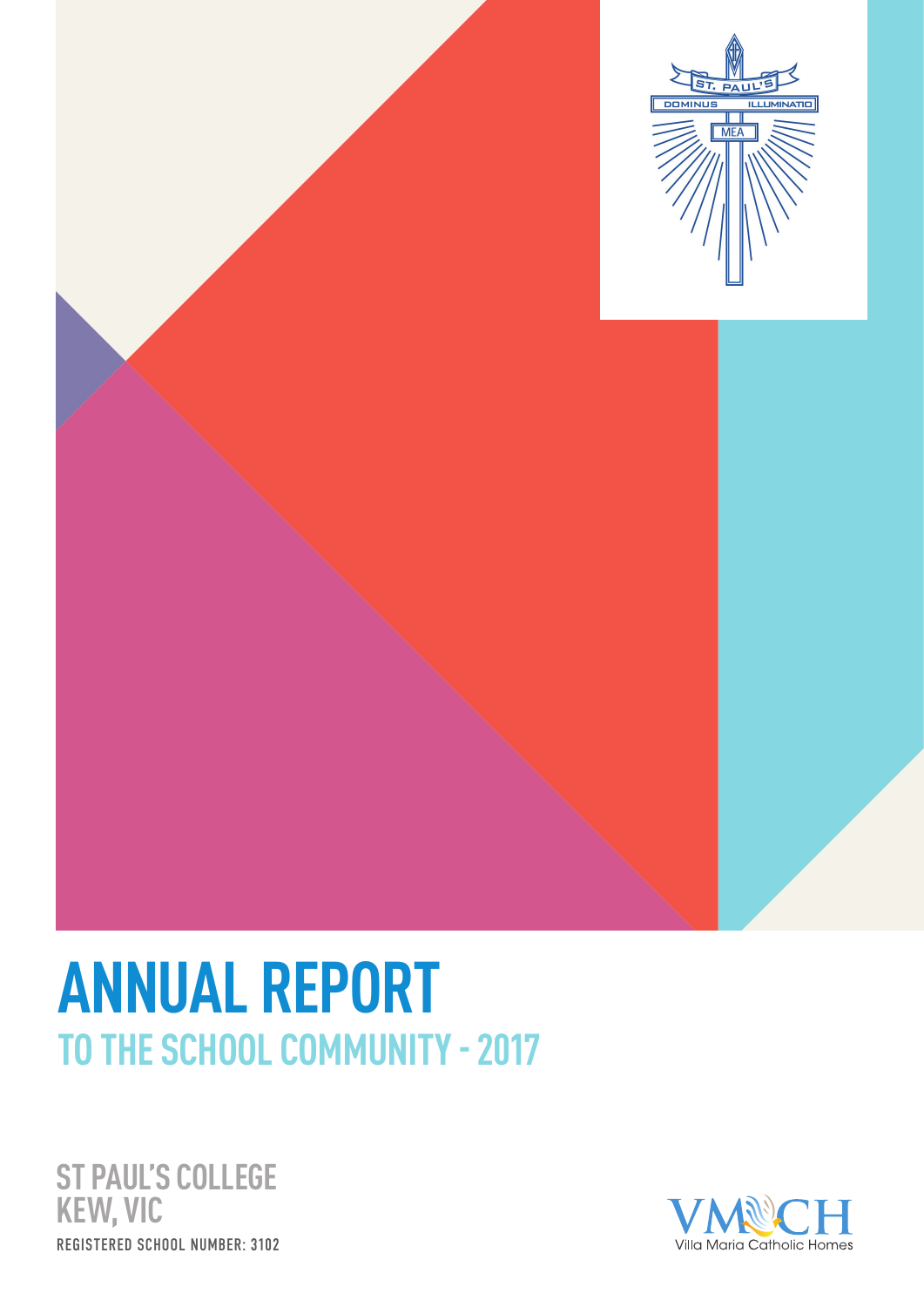# **CONTENTS**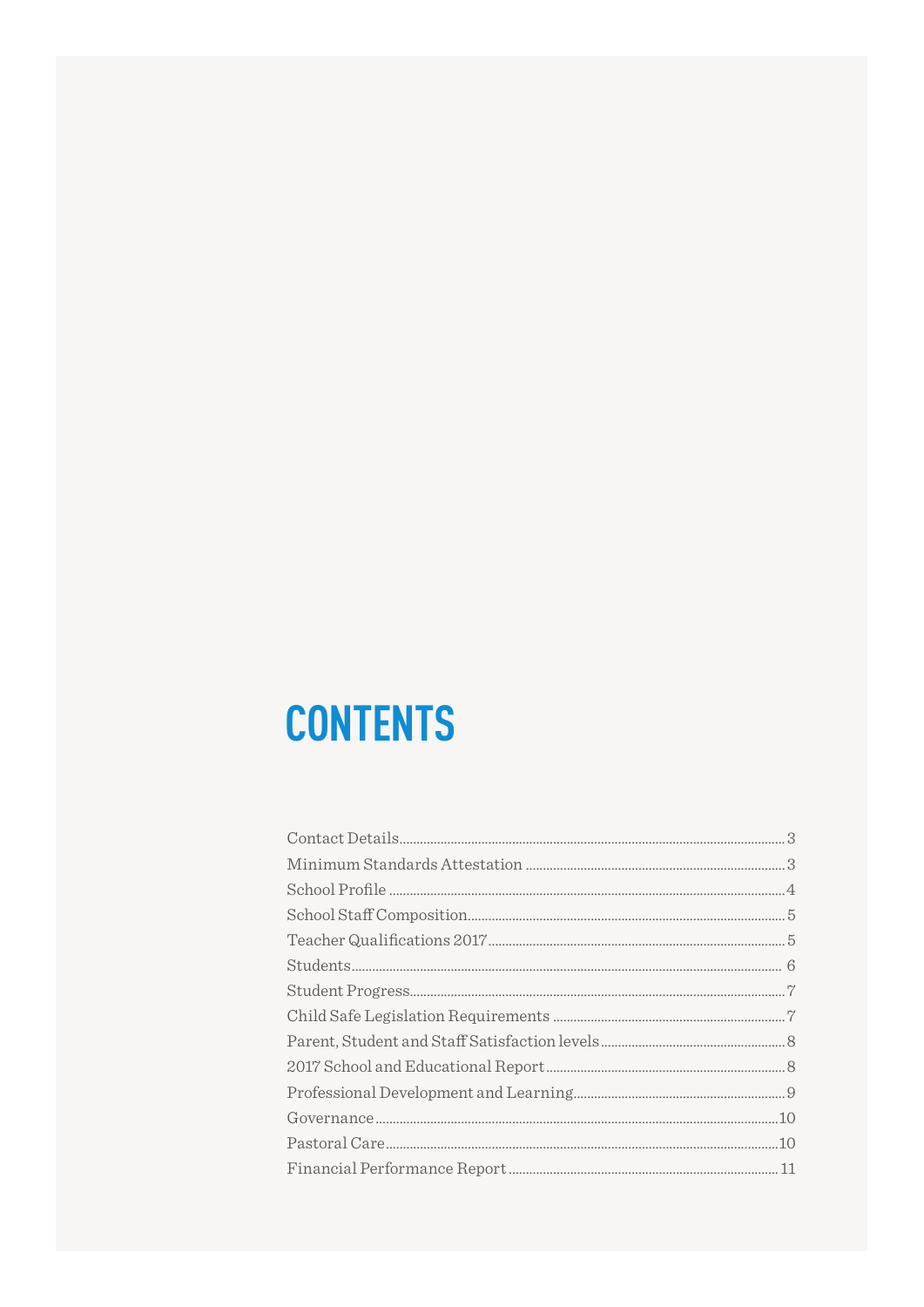# **CONTACT DETAILS**

| Address              | 3 - 13 Fernhurst Grove,                                                                                                        |
|----------------------|--------------------------------------------------------------------------------------------------------------------------------|
| Principal            | <b>Trevor Henry</b>                                                                                                            |
| <b>Parish Priest</b> | <b>Father John Madden</b>                                                                                                      |
| Chair of the Board   | <b>Bill Scales</b>                                                                                                             |
| Telephone            | $(03)$ 9855 7700                                                                                                               |
| Email                | StPauls.Principal@vmch.com.au                                                                                                  |
| Website              | http://vmch.com.au/services/specialist-education-and-evolv-<br>ing-disability-services/child-disability-5-18/st-pauls-college/ |

### **MINIMUM STANDARDS ATTESTATION**

### THE PRINCIPAL ATTESTS THAT

- All teachers at the School are Victorian Institute of Teaching (VIT) registered
- The School has met the Victorian Registration and Qualifications Authority (VRQA) minimum standards for registration (except where any exemptions apply)
- All expenses and commitments of funds have been to support educational outcomes and operational needs
- The School complies with the Child Safe Standards as prescribed in Ministerial Order 870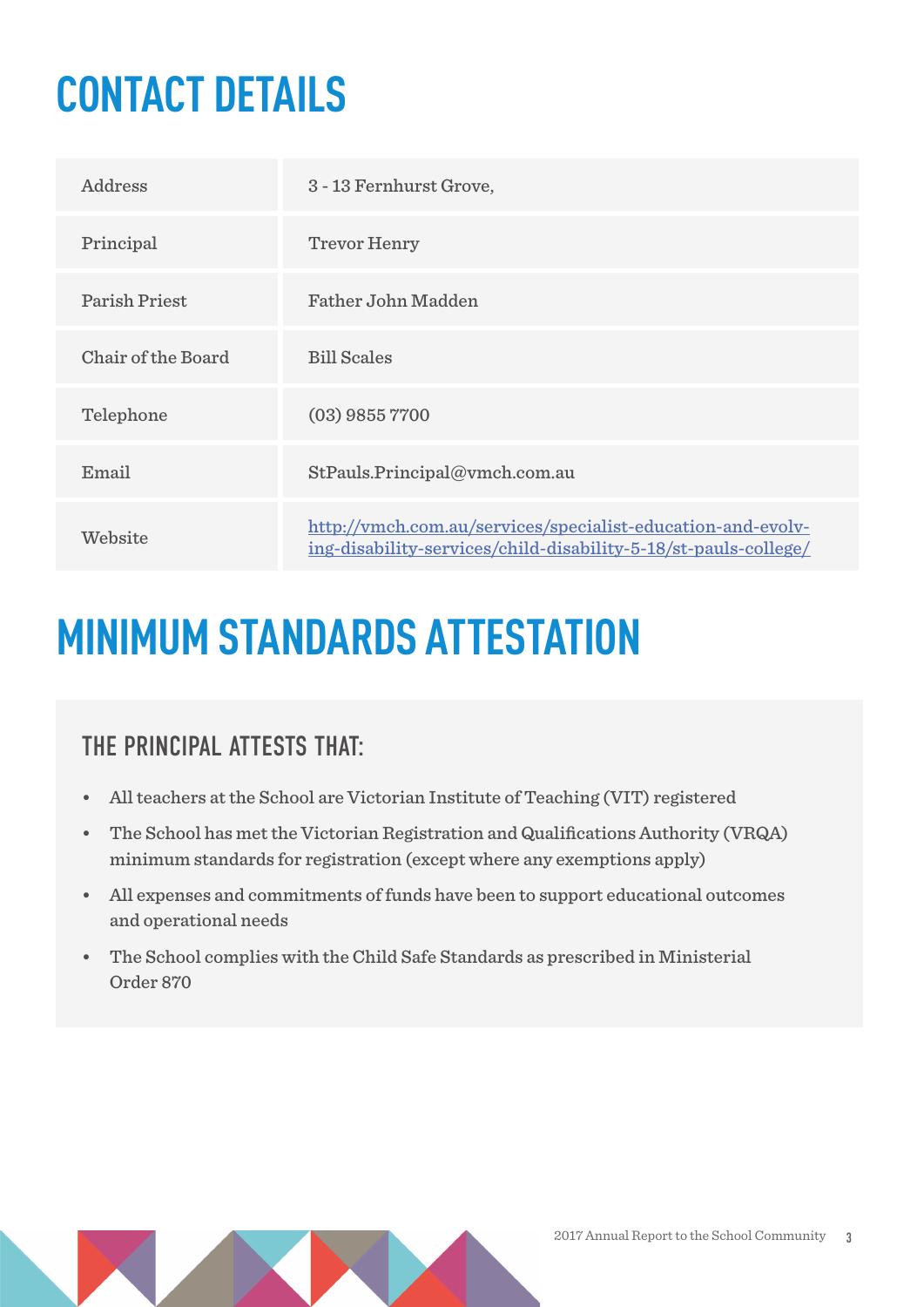## **SCHOOL PROFILE**

### ST PAUL'S COLLEGE KEW SCHOOL SECTOR: NON-GOVERNMENT SCHOOL TYPE: SPECIAL

St Paul's College is a non-systemic Catholic school and member of Independent Schools Victoria, providing education for children aged 5 to 18 years with a wide range of needs including intellectual, physical, profound multiple and sensory disabilities, autism and complex medical needs. Established in 1957, St Paul's is a warm, accepting community which welcomes and respects children and families of all faiths with a strong commitment to our core values of compassion, accountability, respect and courage. We believe all children have the right to an educational program of the highest standard and we do this by adapting the Victorian Curriculum, ensuring what we provide is relevant, functional and meets the needs of each member of our school community.

Our highly skilled multidisciplinary team comprises teachers, speech therapists, physiotherapists, occupational therapists, music therapist, school nurse and assistants. Focusing on communication, we are committed to working in partnership with families, enabling students to develop their full intellectual, physical, emotional and spiritual potential. We also support families who may wish to have dual enrolment so their child can integrate into their local community.

### ST PAUL'S COLLEGE 2017 BRIDGING PROGRAM

Throughout 2017 St Paul's College continued to offer our Bridging Program; a year of additional preparation for entry into Foundation level for students diagnosed with a disability or developmental delay that affects their learning. The educational programs delivered in 2017 by St Paul's College integrated play-based learning with early school structures and curriculum. In 2017 the Bridging Program worked in partnership with parents and the mainstream schools of the parents' choice to facilitate successful transitions into mainstream schools.

### ST PAILL'S COLLEGE CELEBRATED 60 YEARS OF INCLUSIVE EDUCATION IN 2017

Around 200 past and present students, teachers and supporters of VMCH's specialist school, St Paul's College, came together to celebrate its 60th anniversary in February 2017. And while a lot has changed over the years, many things remain the same. Wonderful community support, dedicated teachers and innovative programs continue as the hallmarks of our unique and much-loved school.

### VOLUNTEERS AT ST PAILL'S COLLEGE IN 2017

The school acknowledged the volunteers who generously gave their time and talents to enhance the lives of the students in our school and their families. The school also celebrated National Volunteer Week this year to recognise the important role community support has in the school.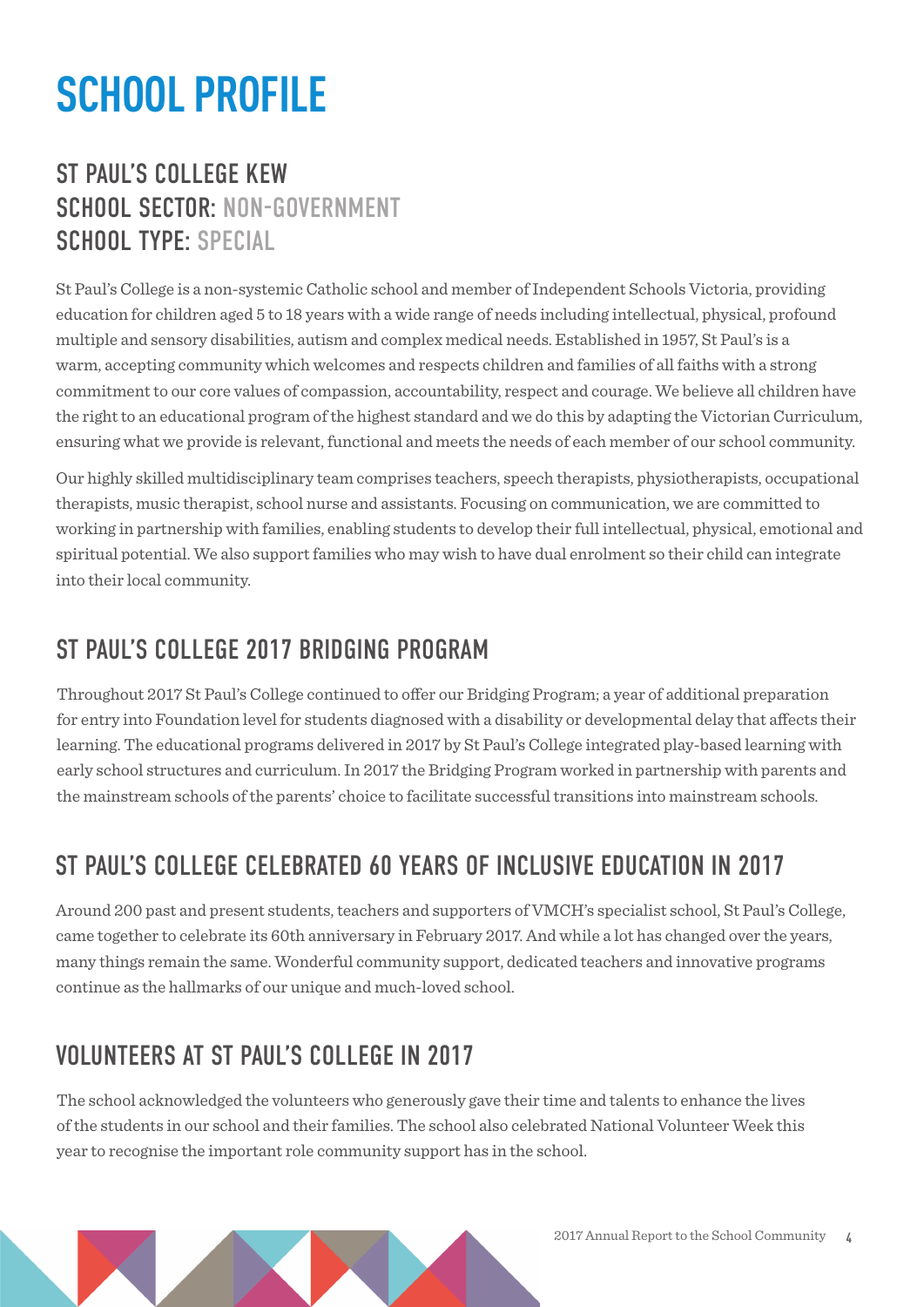# **SCHOOL STAFF COMPOSITION**

**Teaching staff 14 (including librarian and principal) Full-time equivalent teaching staff 11.2 (including librarian and principal) Non-teaching staff 30 Full-time equivalent non-teaching staff 23.9**

St Paul's College Kew is staffed by teachers qualified and experienced in the education of students with a range of disabilities and offers an excellent staff-to-student ratio of 1:5.5. The teachers are also supported by teacher aids, allied health staff and other support staff.

### STAFF (TEACHER) ABSENCES

In 2017, the total headcount for teaching staff is 13 (FTE 9.8). This figure excludes the librarian and the principal. The average attendance rate for the all staff is around 96.40%

### STAFF RETENTION

Total staffing of about 40, predominately permanent staff was comprised of teachers, teacher assistants, allied health staff and other support staff.

- 13 teachers employed as 9.8 FTE positions
- 16 teacher assistants employed as13.6 FTE positions
- 4 therapists employed as 2.6 FTE positions

Additional support staff includes nurses, maintenance staff, bus drivers, librarian (0.4), administration staff (1.0), a Student Wellbeing Leader (1.0) and a Principal (1.0)

At the end of 2017, 1 teacher, 1 nurse, 1 student wellbeing leader and 1 teacher assistant left their positions.

# **TEACHER QUALIFICATIONS 2017**

All teachers at St Paul's College have Bachelor of Education and are registered with the Victorian Institute of Teaching. The requirements for this registration can be found on VIT site.

In addition to teacher qualifications, all of our staff are qualified to teach in a special school, are currently completing or have obtained post graduate studies and/or Graduate Diploma of Special Education and/or a Master Degree.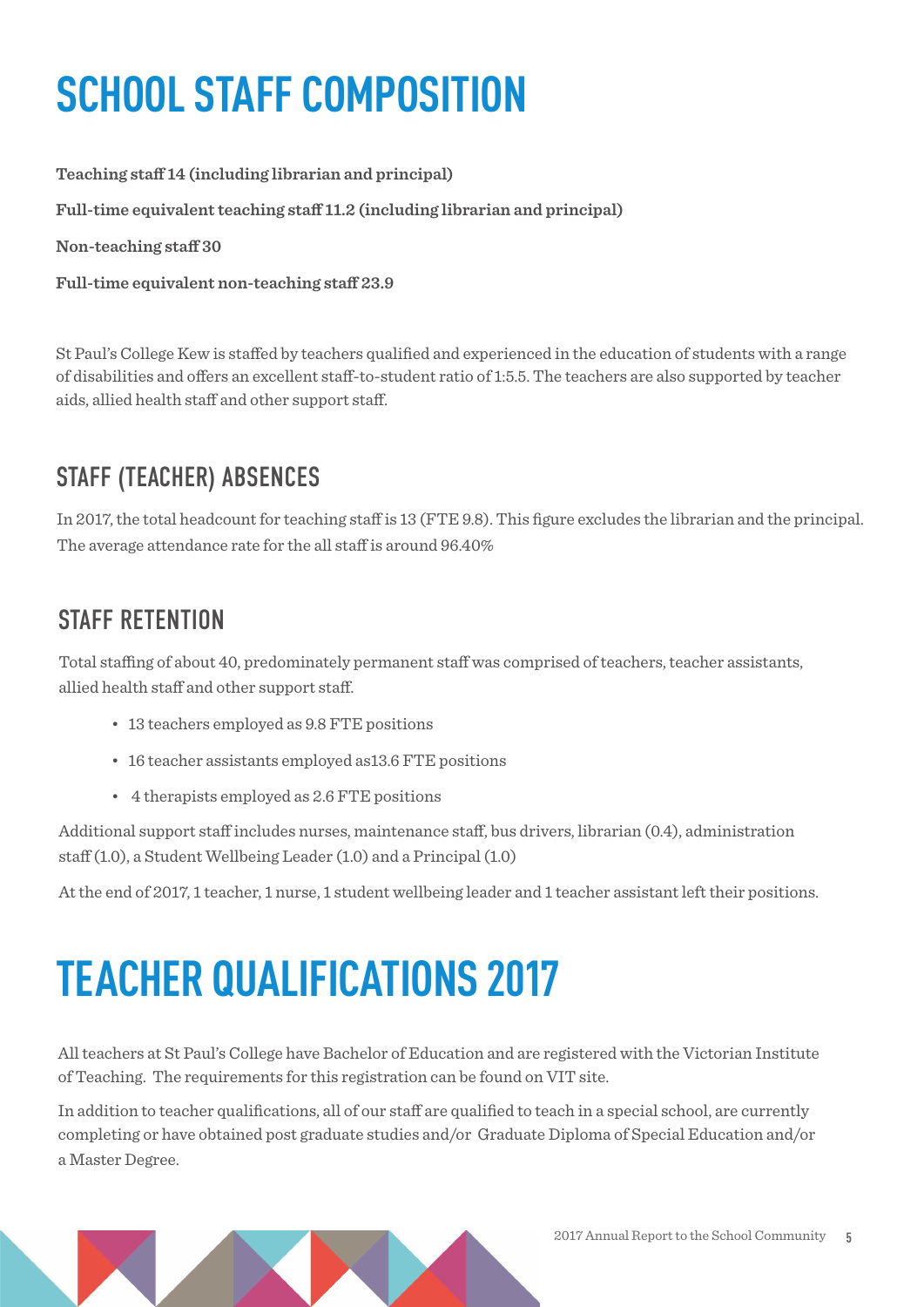## **STUDENTS**

**Total enrolments: 66**

**Full-time equivalent enrolments: 52.8**

**Boys 48 (73%)**

**Girls 18 (17%)** 

| Grade                            | <b>Sem 1 Attendance</b><br><b>Rate 2017</b> | <b>Sem 2 Attendance</b><br><b>Rate 2017</b> |
|----------------------------------|---------------------------------------------|---------------------------------------------|
| PU (Primary Ungraded)            | 96.15%                                      | 95.81%                                      |
| SU (Secondary Ungraded)          | 92.24%                                      | 93.26%                                      |
| Overall Total 2017<br>Attendance | 94.81%                                      | 94.84%                                      |

### STUDENT ATTENDANCE LEVEL

#### **All Students: 94.8%**

Student attendance is recorded as required twice per day at primary level and in every class at secondary level for every student enrolled at the school.

To meet duty of care responsibilities, the school attendance records indicate whether the student was physically present in a classroom, or not present but attending a school-approved activity. In the latter situation, the teacher or staff member in charge of the activity records attendance and ensures that parents are notified of any absences in the same manner as for regular absences from school.

All students enrolled at St Paul's College are required to have their attendance recorded, even if attending the school premises part time. Attendance for the times the student is not expected to attend is recorded so it does not count towards the absences for the school.

The attendance of students at curriculum programs outside school premises is recorded by the provider and reported back and recorded by the school. St Paul's College manages absences in conjunction with the provider of re-engagement programs or approved education provider.

### MONITORING ATTENDANCE AND ABSENCES

In addition to accurately and consistently recording student attendance and absence, the Principal ensures that school attendance data is regularly monitored and analysed to identify student absence patterns on a school, class and individual basis.

This enables early identification of students at risk of poor attendance and possible disengagement from school. Once identified as being at risk of poor attendance, students are provided with timely targeted support to improve attendance and address underlying issues.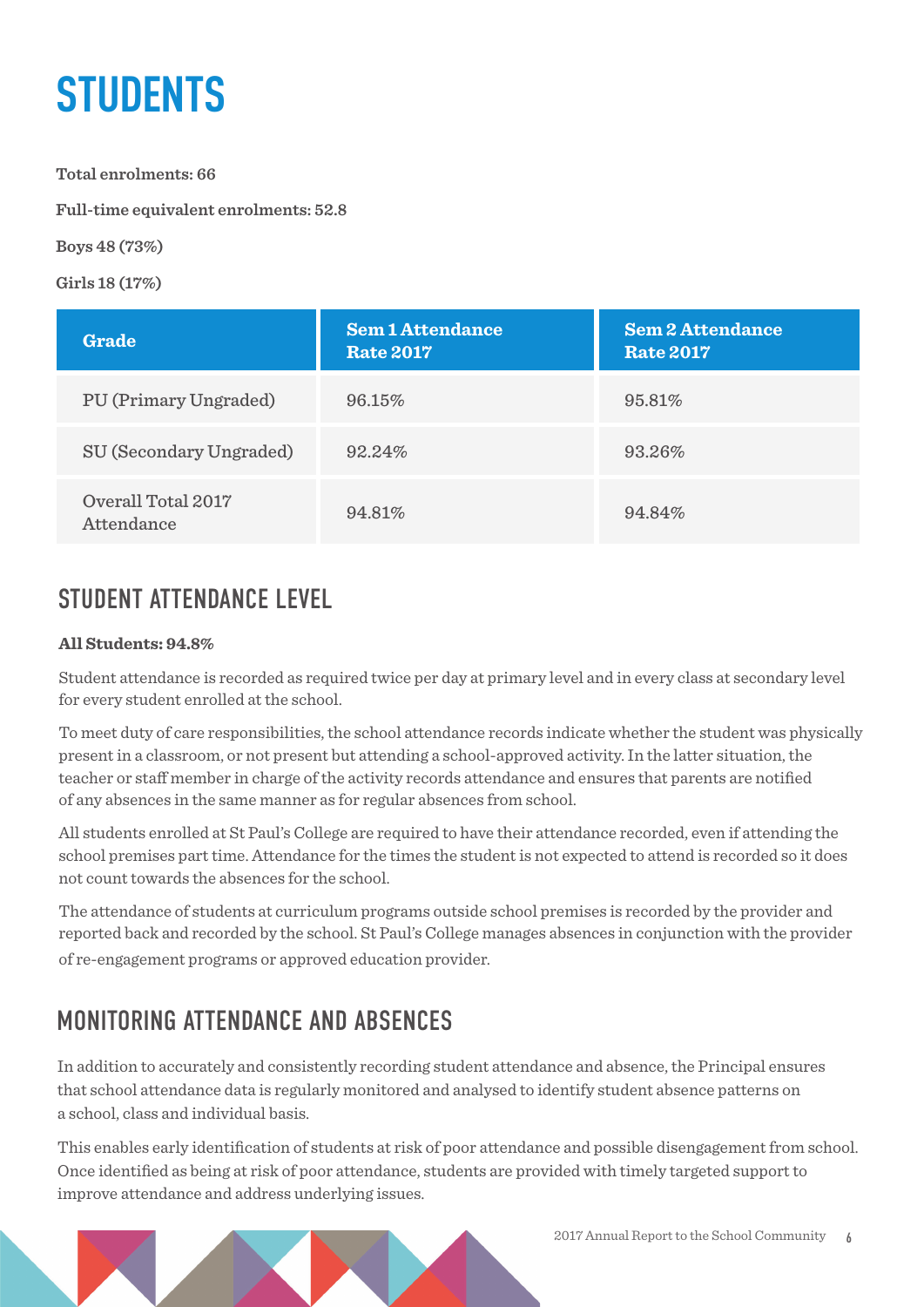The Principal follows up with the parent/guardian to ensure that every effort is made to support the student's attendance at the school including intervention by a multi-disciplinary team in order to combat any ongoing medical, welfare or psycho-social difficulties the student and/or family may be experiencing. In the instance of chronic school absences, the Principal works closely with students and their families in order to facilitate access to educational resources and support. For families with school refusal issues, the development an 'action plan' for students to return to, and engage with school, is implemented as a preventive measure for students at risk of disengagement.

# **STUDENT PROGRESS**

St Paul's is a registered special school. St Paul's students do not participate in the NAPLAN literacy and numeracy assessments.

At St Paul's we use Individual Education Plans for each child, taking into account the child's strengths and areas of development to set achievable and challenging goals. These goals are set and assessed in consultation with the Student Support Groups (SSG) which include parents, teaching and allied health staff.

The teachers use online Abilities Based Learning and Education Support (ABLES) assessment tools to monitor progress.

# **CHILD SAFE LEGISLATION REQUIREMENTS**

St Paul's College Kew takes a zero-tolerance approach to child abuse and is fully committed to ensuring that its strategies, policies, procedures and practices meet all Child Safety Standards as specified in Ministerial Order No. 870 (2015)

**Ministerial Order No. 870** sets out the specific actions that registered schools need to take to meet the child safe standards. The Ministerial Order places accountability for managing the risk of child abuse with school governing authorities. The child safe standards came into effect for all Victorian schools on 1 August 2016 whereby new minimum standard for school registration required schools to meet the requirements of the Ministerial Order.

As of 1 July 2017, all Victorian school principals are required to bring allegations of reportable conduct by employees to the Commission for Children and Young People (CCYP). The Reportable Conduct Scheme complements the Child Safe standards and other existing child safety measures. School Principals will be required to:

- report any allegations of misconduct that may include reportable conduct to the CCYP within three days of becoming aware of the allegation
- notify the CCYP of all allegations of conduct that may involve reportable conduct by employees, contractors, volunteers, allied health staff and school council employees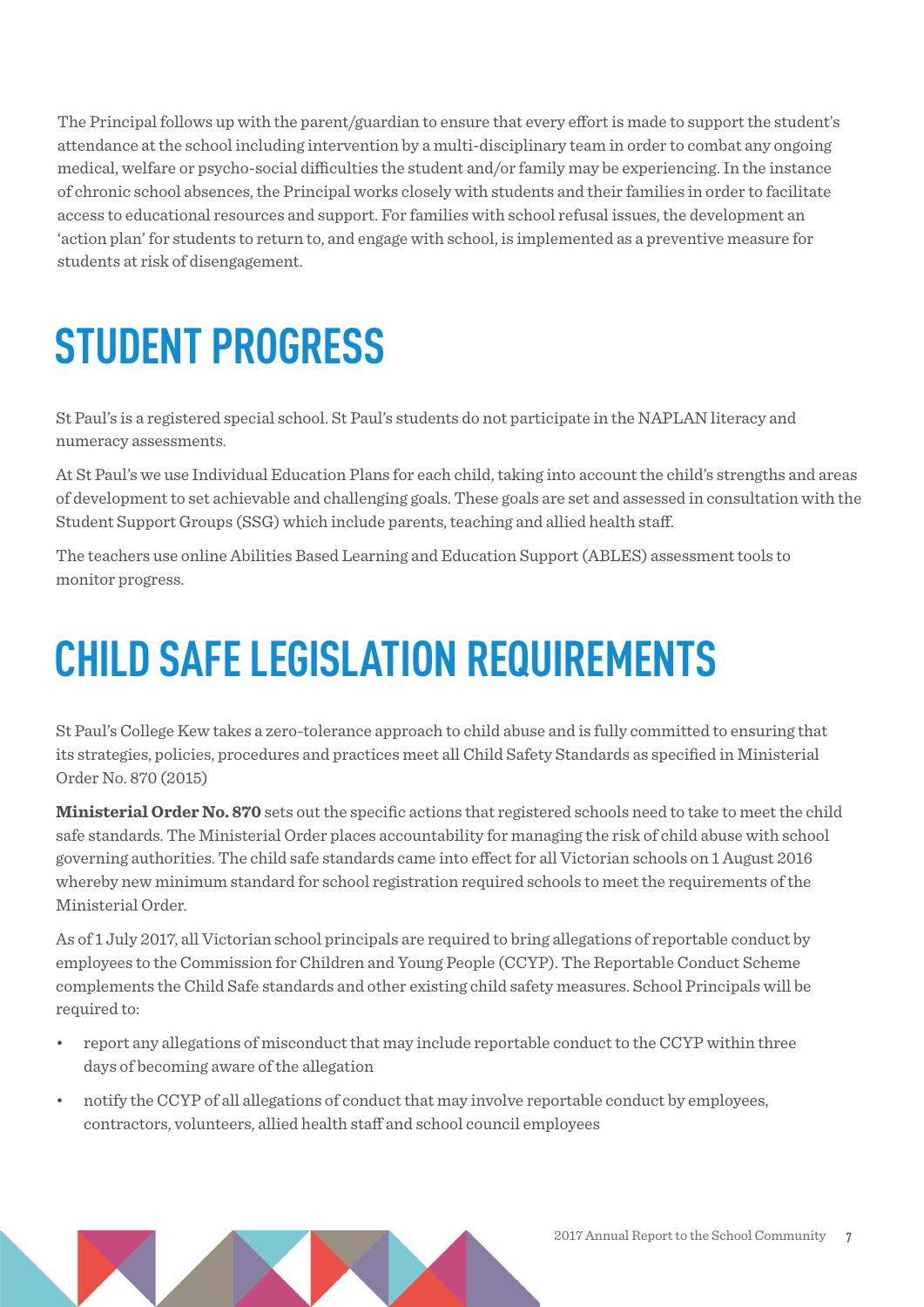The Reportable Conduct Scheme does not change a principal's mandatory reporting and other reporting obligations. Principals must contact Victoria Police if they suspect a criminal offence has occurred involving a child. Principals' responsibilities to manage employee misconduct will not change.

The Reportable Conduct Scheme will require schools and other organisations to respond to allegations of child-related misconduct made against their workers and volunteers and report those allegations to the Commission for Children and Young People.

# **PARENT, STUDENT AND STAFF SATISFACTION**

Surveys are anonymous in order to provide participants with every opportunity to share their views and experiences of St Paul's College. It is the school's policy to collect feedback from parents and staff to ensure high levels of satisfaction with the school's policies and practices.

The general themes of the surveys include the level of quality in regard to staff, learning environment, safety, resources, behavioural management, leadership, opportunities for professional learning, student engagement, participation in their learning, information dissemination and support. Responses are evaluated ranging from strongly agree to strongly disagree.

We thank all members of the School community who take the time to participate and contribute to our further growth.

### PARENT SURVEY 2017 (ST PAUL'S)

Various surveys and questionnaire were sent to families of different programs or classrooms through Survey Monkey. The purpose of some of these surveys is to understand the students' behavioural needs and/or sensory, communication and other educational needs.

An independent consultant was engaged to assist with the Positive Behaviour Intervention Support (PBIS) Climate/Feeling/Mood Parent Survey sent to a large cohort of families in Secondary program (15 families participated in this survey).

The results were very possible with 100% of the parents agree and strongly agree that the school is safe and all students enjoy coming to St Paul's.

# **2017 SCHOOL AND EDUCATIONAL REPORT**

Throughout the 2017 school year, St Paul's College strengthened its professional development and implementation of the TEACCH pedagogical approach which provides structured learning for students with intellectual, physical, profound multiple and sensory disabilities, autism and complex medical needs. The University of North Carolina TEACCH Autism Program had been incorporated into the professional development of a leading teacher at the school as well as into that of a sample group of specialist teachers. The school has begun to successfully embed, in a specific cluster of classrooms, this pedagogical practice with an array of teaching and treatment principles and strategies based on the learning characteristics of individuals with ASD.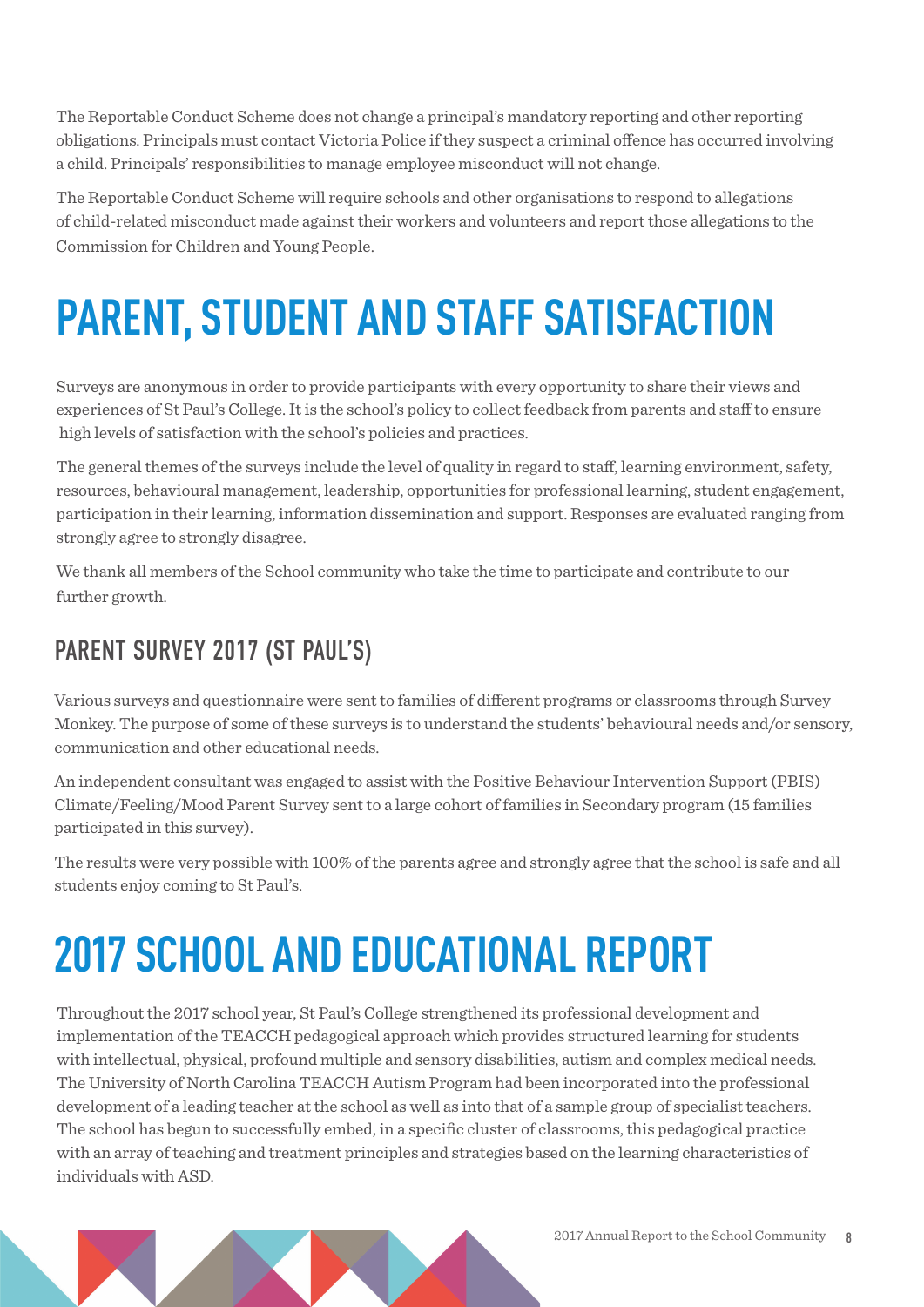These include strengths in visual information processing, and difficulties with social communication, attention, and executive function. The introduction of this framework will also better support the achievement of educational and therapeutic goals delivered through the A-F levels of ABLES Victorian Curriculum assessments and the learning content and individual SMART-goals in student's learning plans.

The goal of delivering improved structured teaching this year at St Paul's College has encompassed:

- 1. External organisational supports to address challenges with attention and executive function
- 2. Visual and/or written information to supplement verbal communication
- 3. Structured support for social communication
- 4. Physical organisation
- 5. Individualised schedules
- 6. Work (Activity) systems
- 7. Visual structure of materials in tasks and activities

The 2017 objective of strengthening the explicit structured teaching approach at St Paul's College has been initiated in advancing and promoting meaningful engagement for all students in activities, flexibility, independence, and self-efficacy.

Teachers, Allied Health Specialists and Educational Support Staff have been working together to begin the process of integrating TEACCH pedagogical thinking and strategies into evidenced-based practices. This has been launched with a pilot group of classrooms and teachers, with the intent of expanding the program into more classrooms and for more teachers throughout 2018.

## **PROFESSIONAL DEVELOPMENT AND LEARNING**

St Paul's focus on professional learning programs in 2017 was to provide optimum opportunities for professional growth, enhanced diversity and improved student learning. The school provided opportunities for staff to further develop their awareness, knowledge and skills in current teaching and learning practices to lead to improved student outcomes and also has enabled teachers to develop skills to improve student learning.

In 2017, Teaching and Allied Health staff received the following training:

- 1. Structured Teaching and Classroom Instruction PD (Physical Structure)
- 2. Augmentative and Alternative Communication
- 3. Numicon Training
- 4. Restraint and Seclusion Training
- 5. Violence Prevention and Aggression management training by Rod Catterall
- 6. Positive Behaviour Intervention Support Training
- 7. Fire Warden Training
- 8. Safety Leadership Training
- 9. TEACCH training
- 10. Occupational, Health and Safety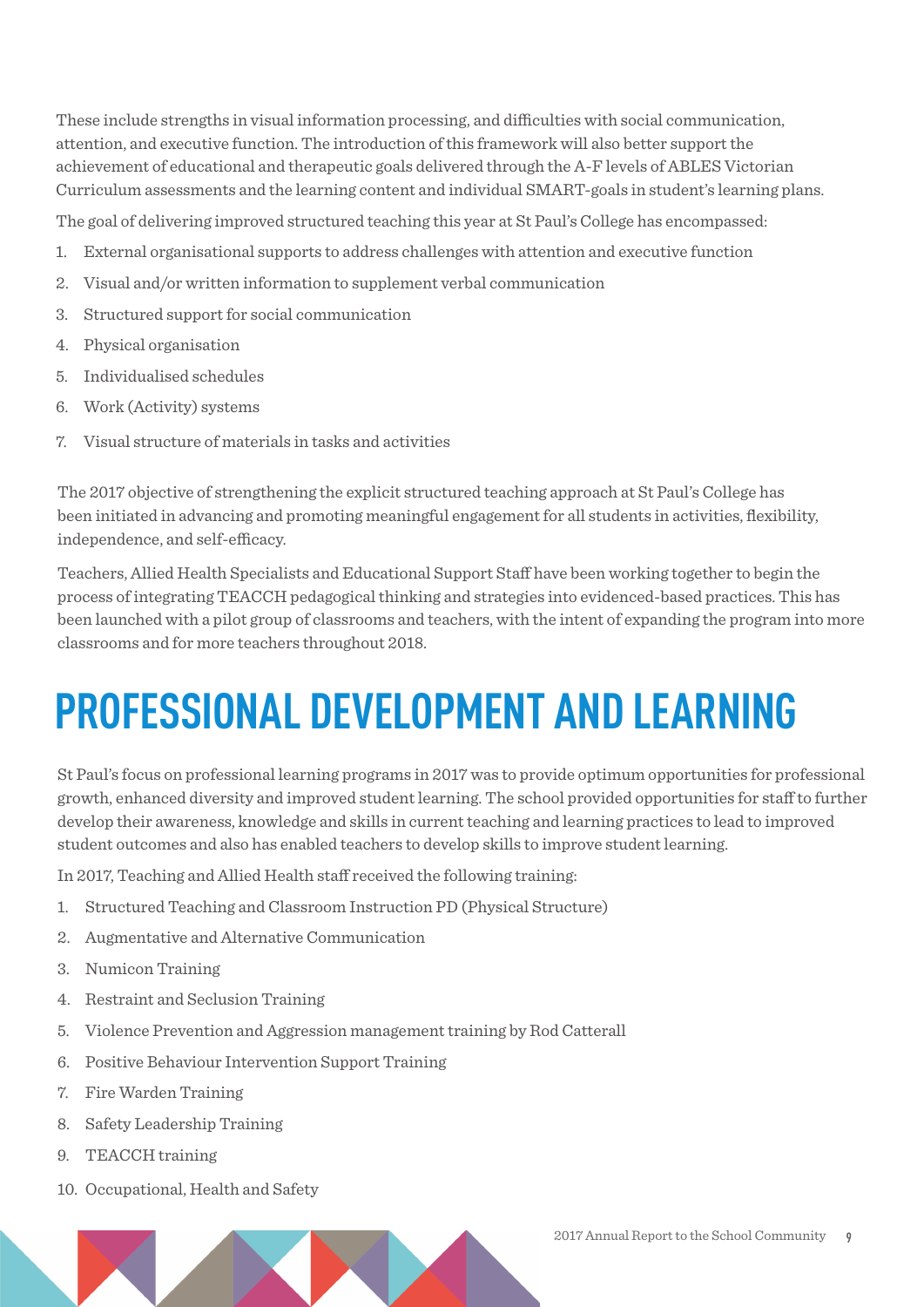## **GOVERNANCE**

### BOARD OF DIRECTORS:

MR BILL SCALES AO – CHAIR MR TOM CARR MS ANNA CLARKE MS BRIGID CLARKE MR PETER GILL MR RICHARD GRAY AM MR PETER HOGAN MR TERRY JANES MR MICHAEL MEERE DR RO SAXON MR MICHAEL TEHAN

## **PASTORAL CARE**

### BOARD OF DIRECTORS:

Pastoral Care at St Paul's College offers spiritual and emotional support to individuals of all cultures, faiths and nationalities who attend our school and their families. Our Pastoral Carer 'walks with our students and families along the journey', supporting the school community in times of pain, loss and anxiety, as well as triumphs and joys, always respecting confidentiality and privacy.